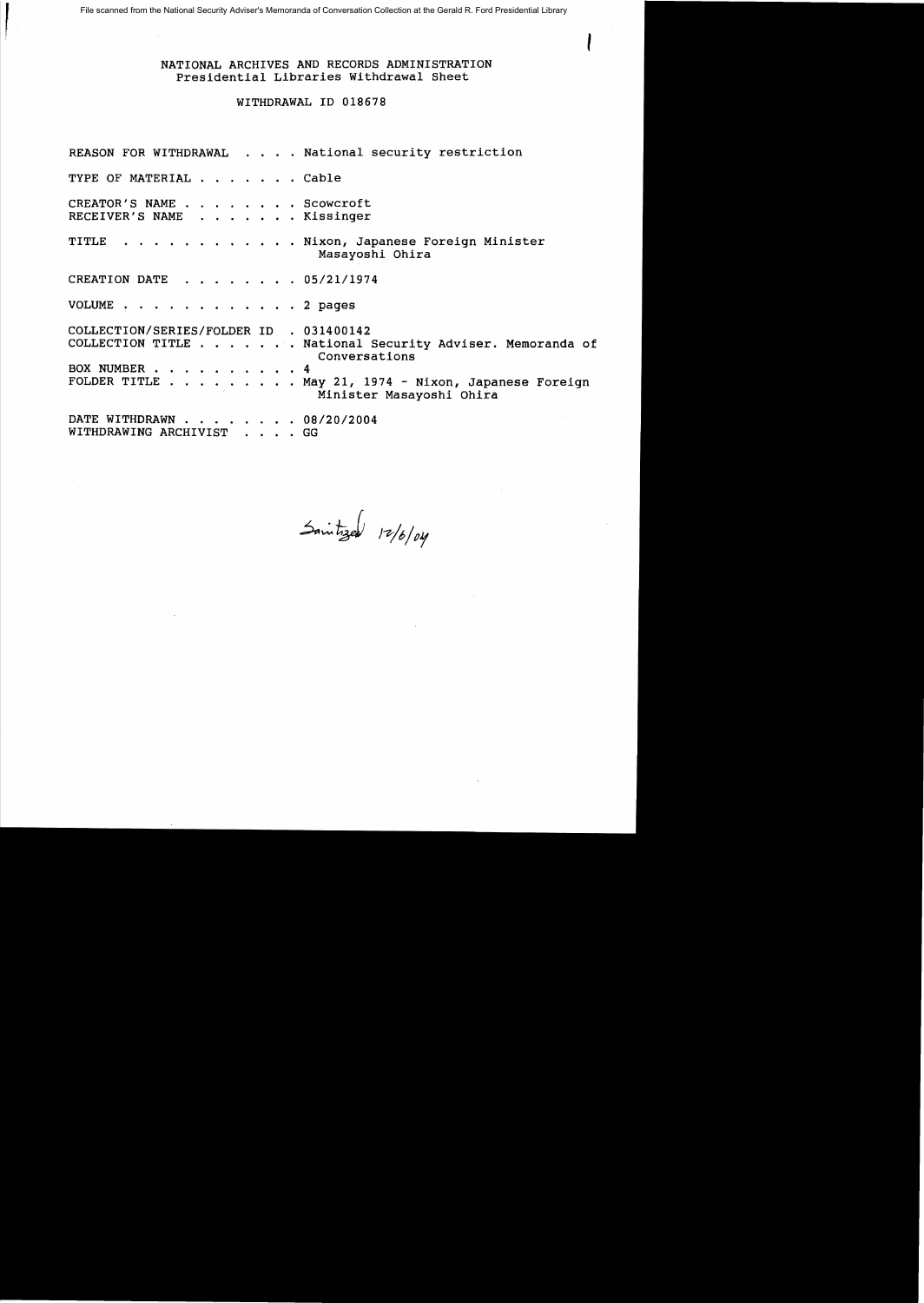Approved For Release 2004/12/06: NLF-MOG-4-3-1-9

5 E C R E T -\*\*\*\*\*\*\*\$ COPV

0

OP IMMED  $DE$ #2805 1420257 0 220030Z MAY 74 ZFF-1 ZFF-4 ZYH FM THE SITUATION ROOM

TO AMCONSUL JERUSALEM

TO PSECRET SENSITIVE EXCLUSIVELY EYES ONLY VIA

**WH41442** 

TOHAK 270

PLEASE DELIVER TO BREMER/RODMAN FOR THE SECRETARY

MAY 21, 1974  $Tn$ : HENRY A. KISSINGER FROM: BRENT SCOWCROFT

THE PRESIDENT MET TODAY WITH OHIRA AND LUNS. **BOTH MEETINGS** WENT WELL WITH NO MAJOR SURPRISES OR DISASTERS.

THE OHIRA MEETING LASTED ABOUT 40 MINUTES, WITH CONSIDERABLE TIME BEING UTILIZED EXCHANGING STATEMENTS ABOUT U.S.-JAPANESE RELATIONS. BEING THE CORNERSTONE OF PEACE IN THE PACIFIC. OHIRA RAISED THE QUESTION OF THE SOVIET-JAPANESE SIBERIAN DEVELOPMENT PROJECTS AND ASKED WHETHER THE PRESIDENT HAD ANY INITIAL THOUGHTS ON THEM. THE PRESIDENT RESPONDED VERY GENERALLY, SAYING THAT WE VIEW THE PROJECTS AS A WHOLE POSITIVELY, BUT THAT JAPAN SHOULD MAKE SURE IT PROTECTS ITS OWN INTERESTS AND GETS ADEQUATE RETURN FOR THE TECHNOLOGY AND FINANCING THAT THE USSR NEEDS. DHIRA POINTED OUT THAT IN THE JAPANESE VIEW IT WAS ESSENTIAL FOR THE U.S. TO COOPERATE IN THE OIL AND GAS PROJECTS IF THE JAPANESE THE PRESIDENT ASKED FOR OHIRA'S VIEWS OF WERE TO PROCEED. CHINESE INTERNAL DEVELOPMENTS. DHIRA RESPONDED THAT THEY REALLY DID NOT KNOW WHAT WAS GOING ON BUT THEY WOULD SEEK SMOOTH RELATIONSHIPS WITH THE PRC REGARDLESS OF ANY CHANGES IN LEADERSHIP WHICH MIGHT EVENTUATE. THE PRESIDENT ASKED FOR THE JAPANESE REACTION TO THE INDIAN NUCLEAR TEST. **OHIRA SAID THAT** THEY WERE NOT SUBSTANTIALLY SHOCKED BY THE EVENT AND IT WAS NOT LIKELY TO AFFECT JAPANESE POLICY SUBSTANTIALLY. HE DID NOT KNOW WHETHER OR NOT THIS WOULD STIMULATE OTHER COUNTRIES TO GO NUCLEAR BUT IT WOULD NOT EFFECT JAPANESE POLICY.

THE PRESIDENT'S MEETING WITH LUNS WAS MORE FREE-WHEELING AND THE PRESIDENT OBVIOUSLY ENJOYED HIMSELF. THEY TALKED

\*\*WHSR COMMENT \*.\*

SEC FILE

RECALLED PSN: 049317 PAGE 01

TOR:142/01:11Z DTG:220030Z MAY 74 **25X** 

 $v \cdot 2/8/1$ 

Bordions

 $\frac{1}{2}$ 

DECLASSIFIED

 $24$ 

HORITY

БÄТ

ت<br>W

 $F$  Q  $P$   $S$   $E$   $C$   $R$   $E$   $T$   $*$   $*$   $*$   $*$   $*$   $*$   $S$   $CDP$   $Y$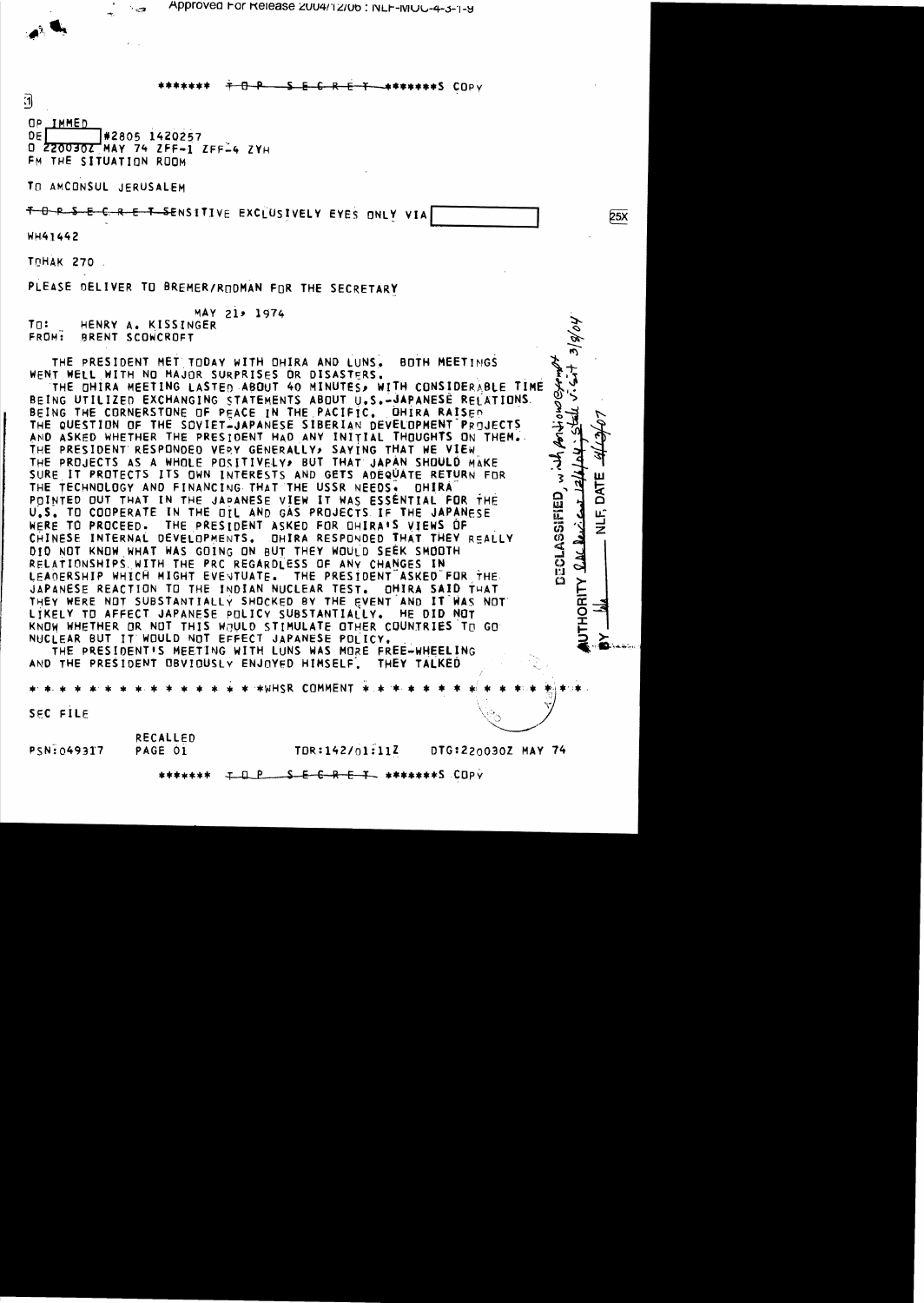T D P 5 E C R E T \*\*\*\*\*\*\*S CUPV

AT SOME LENGTH ABOUT PERSONALITIES -- FRENCH, BRITISH AND GERMAN. THE PRESIDENT GAVE A GENERAL RUNDOWN ON THE MID EAST, STARTTNG WITH THE OCTOBER ALERT. ON CSCE THEY AGREED THAT THE LEVEL OF STAGE THREE WOULD DEPEND UPON THE SUBSTANCE OF STAGE TWO AND THAT THE LEVEL WOULD BE ARRIVED AT AFTER CONSULTATION WITHIN THE ALLIANCE. THERE WAS A FAIRLY DISJOINTED DISCUSSION OF MRER, THE ONLY SIGNIFICANT ELEMENT OF WHICH WAS A STATEMENT BY LUNS THAT GALLEY SAID HE HAD FOUND THE SOVIET MILITARY VERY POWERFUL AND VERY ARRIGANT. GALLEY CLAIMED THEY ACTED AS THOUGH THEY COULD GET ANYTHING THEY WANTED. LUNS MADE A PITCH TO HAVE SOMEONE GIVE NATO A PREVIEW BRIEFING OF THE SOVIET SUMMIT. THE PRESIDENT AGREED TO DO SO AND LUNS THEN SUGGESTED THAT THE PRESIDENT MIGHT WANT TO STOP TO MEET WITH THE COUNCIL ON HIS WAY BACK FROM MOSCOW. THE PRESIDENT'S ONLY RESPONSE WAS THAT HE WOULD HAVE TO DO THAT SOMETIME. DISCUSSION ON U.S.-EUROPEAN RELATIONSHIPS WAS FAIRLY SOLID. THE PRESIDENT TOOK A GENERALLY TOUGH LINE AND LUNS AGREED WITH HIM.

IKLE HAS SENT YOU A MEMO ON THE GENEVA PROTOCOL, PROPOSING A NEW COMPROMISE AS A WAY AROUND THE ISSUES OF HERBICIDES HE WANTS TO FLOAT IT QUICKLY ON THE HILL IN AND TEARGAS. THE HOPES OF GETTING AGREEMENT BEFORE THE MOSCOW SUMMIT. WE DO HAVE AN INTERAGENCY PAPER ON THE SUBJECT ON WHICH ALL AGENCIES HAVE NOW COMMENTED EXCEPT STATE (I SUSPECT THEY ARE AWAITING YOUR RETURN). THERE ARE SPLIT VIEWS ON THE SUBJECT AND I DO NOT BELIEVE WE SHOULD MOVE TO THE CONGRESS BEFORE WE HAVE RESOLVED THE ISSUE WITHIN THE EXECUTIVE BRANCH. IF YOU CONCUR I WILL SO INFORM IKLE.

STOESSEL HAS SENT IN A CABLE SAYING THAT KORNIYENKO HAS EXPRESSED SOME CONCERN ABOUT WHEN AN ADVANCE PARTY MIGHT BE SENT TO MOSCOW AND THAT OTHER OFFICIALS HAVE ALSO SOUGHT ASSURANCE THAT THE VISIT WILL TAKE PLACE. THERE ARE ALSO PERSISTENT INQUIRIES AMONG OUR PRESS PROBING (I FEAR HOPEFULLY) AT THE POSSIBILITY THAT THE SUMMIT IS SLIPPING. DO YOU WISH ME TO DO ANYTHING WITH DOBRYNIN ABOUT SETTING A DATE OR DO YOU WISH EVERYTHING FROZEN UNTIL YOUR RETURN?

I HAD PLANNED TO CABLE YOU ABOUT SCHLESINGER'S CONVERSATION ABOUT THE KALB BOOK BUT I TOLD YOU THE THRUST OF IT ON THE PHONE. HE HINTED THAT YOU WERE TELLING STORIES AROUND TOWN ABOUT DEFENSE. BEHAVIOR IN OCTOBER. I POINTED OUT THE LES GELB ARTICLE AND OTHER CONTRARY RUMORS, WHICH CERTAINLY HAD STARTED SOMEWHERE. I GOT NO RESPONSE TO THAT GBSERVATION.

WARM REGARDS. 751

**RECALLED** PSN:049317

PAGE 02  $0 - 02$ 

DTG:220030Z MAY 74 TOR:142/01:11Z

I Q P S E C R E I \*\*\*\*\*\*\*S COPY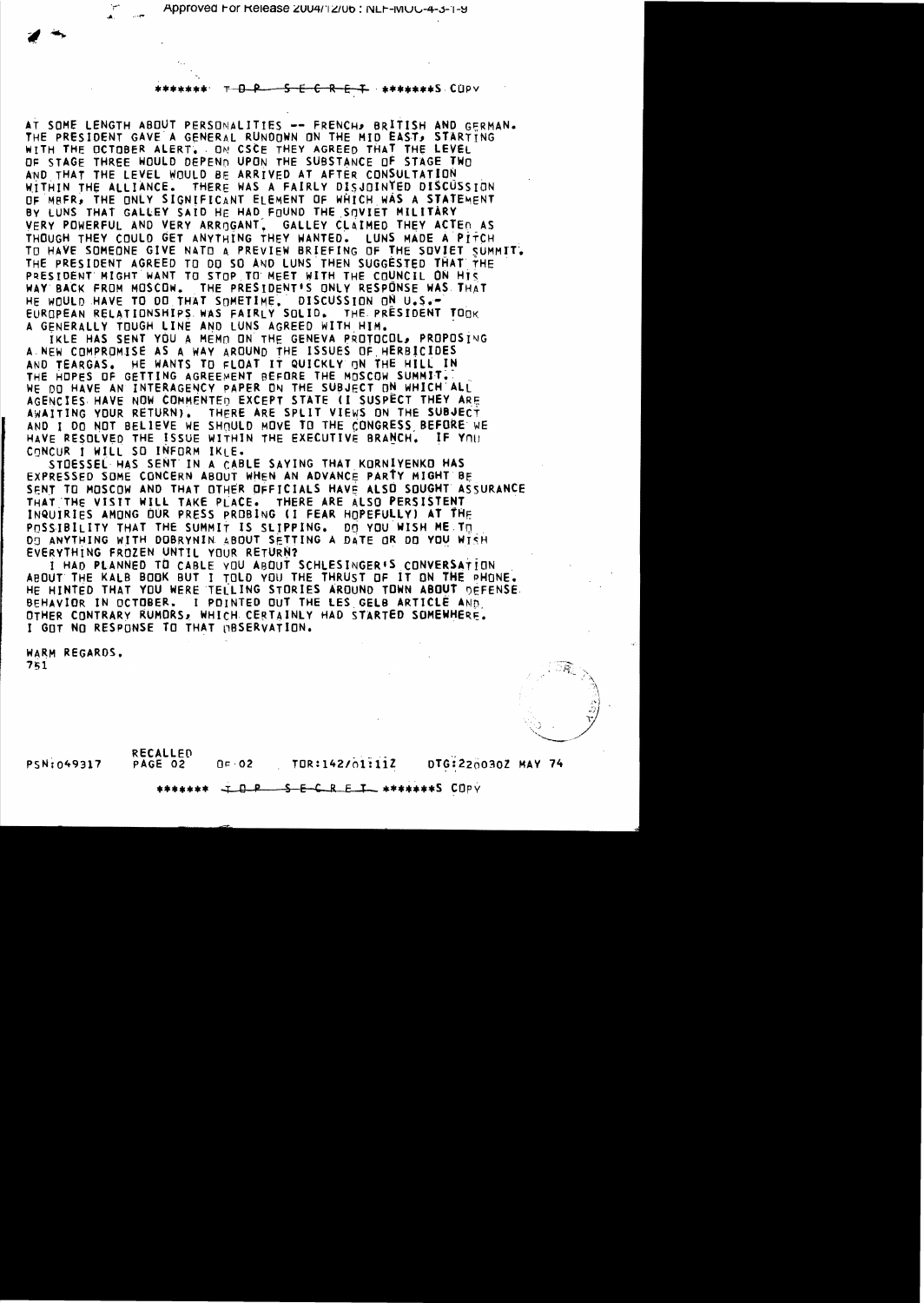$MEMORANDUM$ 

## THE WHITE HOUSE

SEGRET / XGDS - 3 WASHINGTON

MEMORANDUM OF CONVERSATION

PARTICIPANTS: President Nixon

Masayoshi Ohira, Minister of Foreign Affairs of Japan,

Lt. General Brent Scowcroft, Deputy Assistant to the President for National Security Affairs

DATE & TIME: Tuesday - May 21, 1974 12:00 noon

PLACE: The Oval Office

The White House

[The press is admitted for photographs.]

President: I had a good visit with Prime Minister Tanaka in Paris [on April 7, at Pompidou funeral]. Please extend my regards to him.

Ohira: I will. Thank you.

President: Where do you go from here?

Ohira: Igo to New York tomorrow night.

President: You got a degree? How many have you received?

 $\sum_{i=1}^{\infty}$  $\bigcirc$  Ohira: It's my first one.

President: Will you make a speech? ..*.t* ..,..: *\_\_* t:.'

Ohira: No, I was very fortunate.

 $\lvert$  The press leaves]

\*~

운 .<br>이

DECLABANNED<br>E.O. 12058, SEC. 3.5

Ohira: I am most honored to have this opportunity to pay a courtesy call on you in what must be a very busy schedule. I first want to convey Prime Minister Tanaka's warmest personal wishes to you. I feel also most honored  $\geq$  to be invited to one of the honored universities of the United States -- Yale University. I consider it a great honor.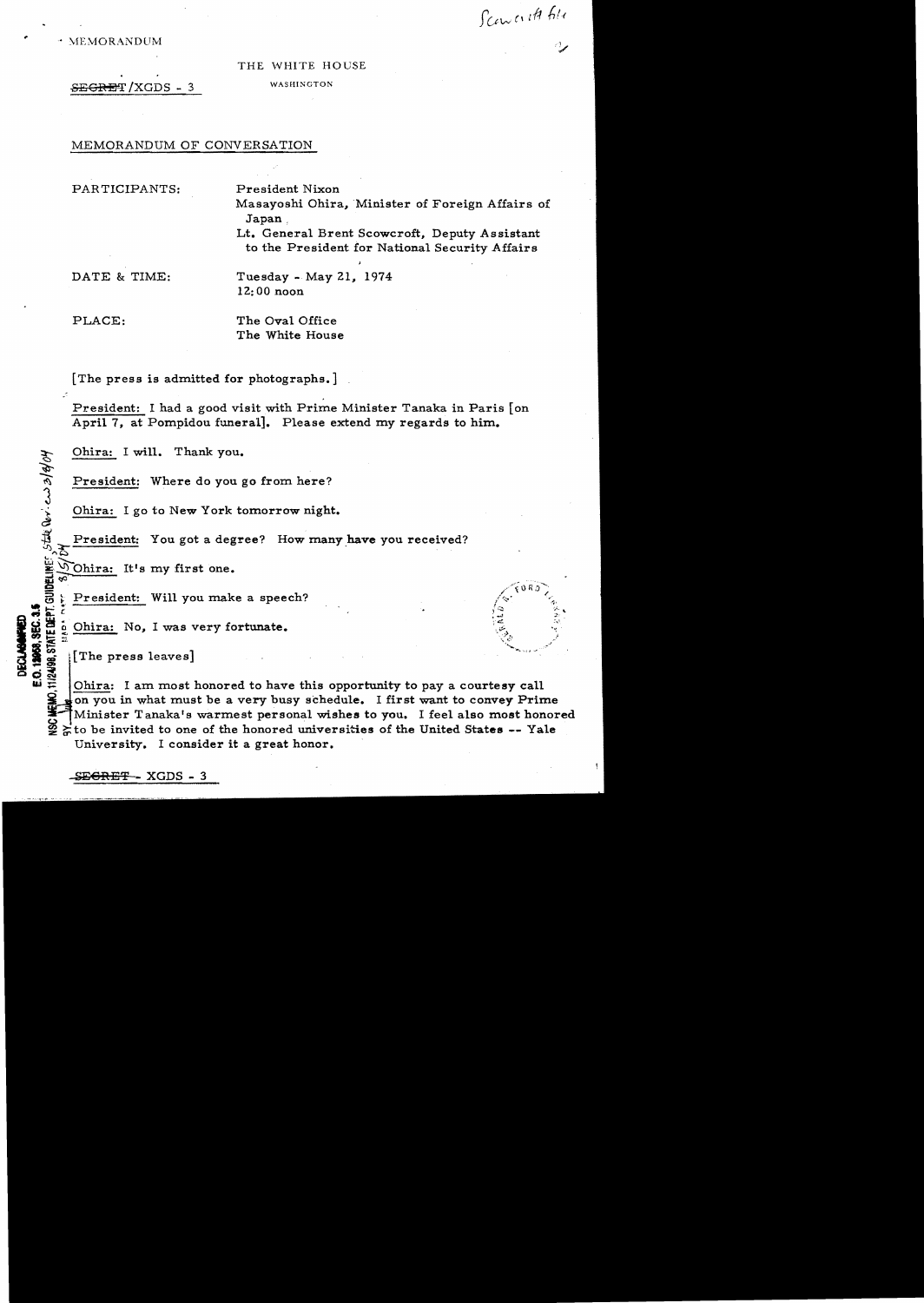I am grateful for the opportunities I have had here to meet with American officials yesterday and this morning. Yesterday I spoke with Ambassador Rush and today I renewed my friendship with Ambassador Ingersoll and had a serious discussion with him. I missed Dr. Kissinger here in Washington, but that is abundantly compensated by the fact that his efforts for peace are succeeding under direction of the President. I am pleased not only for the success and dignity of the United States but also for the cause of world peace. I would like to emphasize that our close relationship with the United Stat es provides a firm basis for our foreign policy and is the cornerstone of our efforts to build peace in Asia and the world. We want to build on this relationship and I feel very grateful to discuss this with you today. We feel our close ties with the United States have even greater significance and importance now during a situation in Asia where there is not yet sufficient stability -and in the whole world.

I want to take this opportunity to say that the importance we place on U. S. relationship is also the basis of Prime Minister Tanaka's foreign policy. I want to emphasize this.

President: Jim Hodgson will be my new Ambassador. Although he was Secretary of Labor, he has broader experience. He is a worthy successor  $\leq$  to Ingersoll who has moved to broader responsibility for Asian policy.

Ohira: We are indeed looking forward to having Mr. Hodgson with us at the earliest date.

President: I totally agree that the cornerstone of peace in Asia is the U. S. Japanese relationship. We are the strongest democratic powers in the area, and as we move into an era of peace that will become even more important. It is also important to recognize that Japan and the United States as world economic powers work closely with the European Community.

In the Middle East, I can tell you we have reached a breakthrough in the negotiation on disengagement between Israel and Syria. However, there are difficult odds and ends to be worked out. We are hopeful they will be. This agreement, coupled with the Israeli-Egyptian agreement, while temporary, bring the possibility for broader talks for peace in the Middle East. We feel that once the momentum begins, while the going will be hard, we can succeed. As we learned last October from an economic standpoint, the impact of war on economies like the U. S. and Japan is catastrophic. That is why we believe that all should support our efforts -- which are not selfish efforts -- to get the parties together for a peaceful settlement.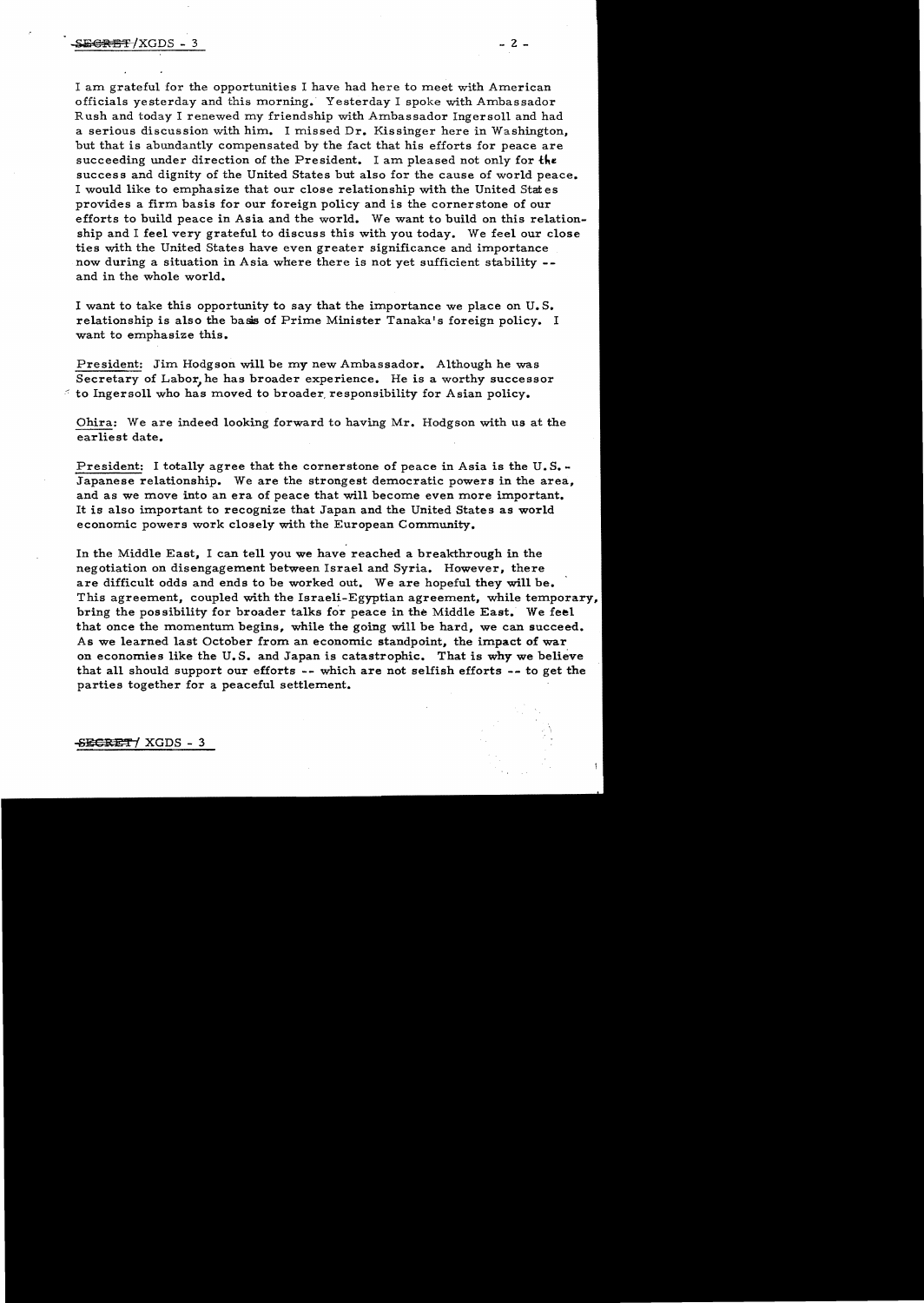Other areas over the long term which are of even more concern are Japanese relations with the Soviet Union and the PRC. I think the policies of the U.S. and Japan are parallel here. While the Soviet Union and the PRC don't get along too well, our joint policy is to get along with both without taking sides.. I note that Japan is proceeding with discussions with the Soviet Union on developing their oil and gas reserves and with increasing trade and contact with the PRC. We think this is correct from a pragmatic point of view, for you and for the United States.

- 3

What are the Foreign Minister's ideas on changes in the PRC? Will there be a change in leadership or will it continue?

Ohira: We are trying hard to grasp what is the situation in the PRC and what are the implications. I fell, though, that we don't have an answer. Our relations with the PRC are proceeding naturally and as common sense dictates. Should there be a change in leadership, we must and can continue smooth relations.

President: I feel that whatever leadership change occurs in the Soviet Union and the PRC, while people change, interests remain the same. So, as far as we are concerned, we must be evenhanded. Both will watch us to see we don't tilt to one side or the other.

Ohira: I agree entirely with that point.

On the Siberian development projects, the Prime Minister conveyed to you the status of the projects. I wonder if you have any ideas to express.

President: We look positively on the directions in which you are moving. We think you must move carefully to protect your interests. They need the technology and the money you can bring; they must pay a price to get that cooperation.

As you know, several American companies are interested. While we can't control them, we would welcome cooperation between them and Japanese companies. Any time we can work together it is to our mutual benefit. Japan today does not speak with a big military voice but it speaks with a mighty economic voice, and we trust that in the years ahead more weight will be placed on economic factors.

In the meantime, the U.S. intends to maintain its military strength against the Soviet Union -- and they will toward us. We will try to negotiate SALT at the summit; I can't predict what will happen but it will progress. We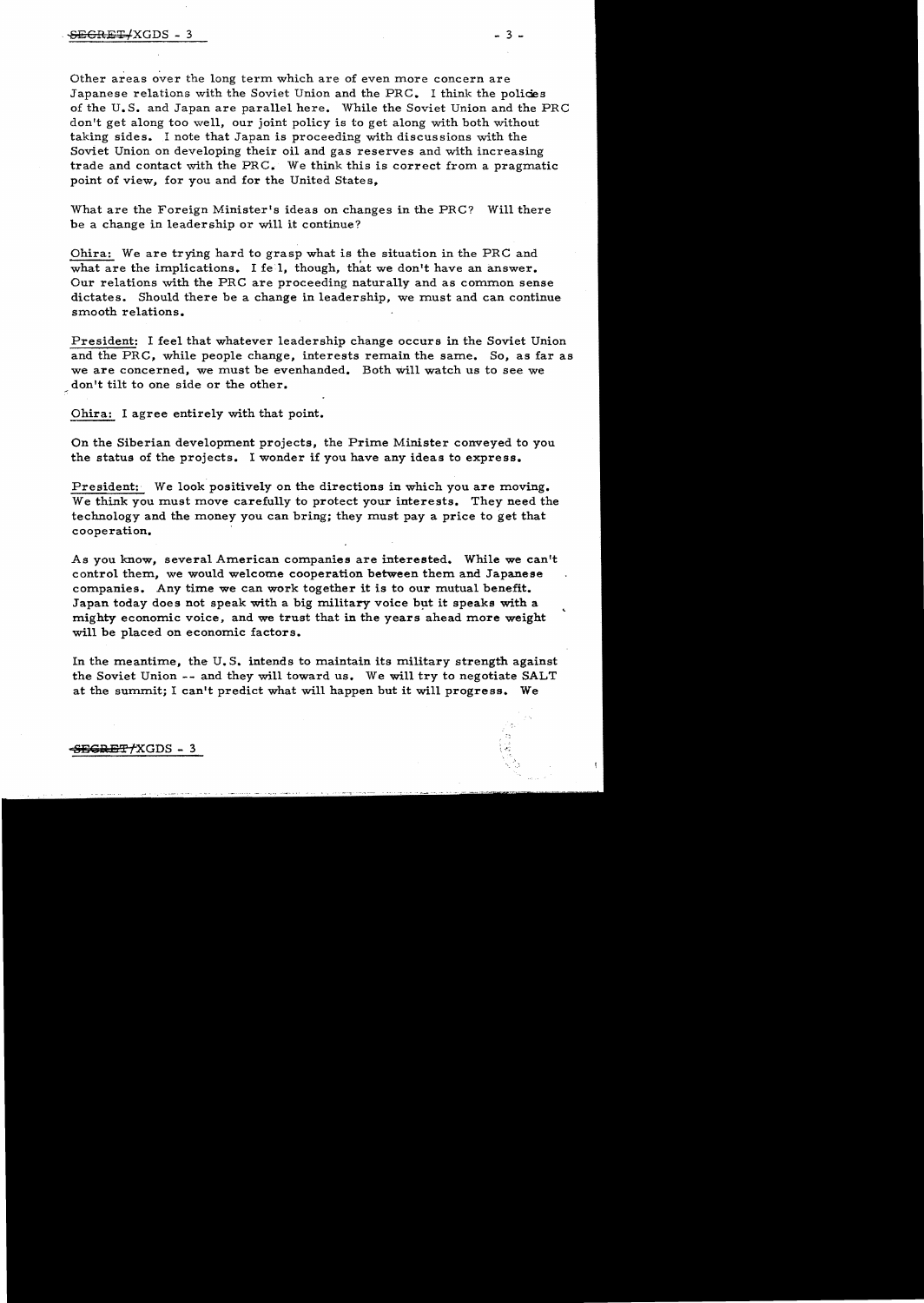can't have unilateral reductions of strength around the world, though, because that strength maintains the balance for them as well as for us. Speaking of our mutual security agreement with you -- while once the PRC strenuously objected to it three or four years ago, they seem not to object now. That is obviously for pragmatic reasons. A defenseless Japan wouldn't be in their interest, because they couldn't do anything about it -but it might be in the interest of one of the negotiators. Our policy of mutual cooperation is in the interest of keeping a balance throughout the area in the interest of deterring those who might be interested in adventures in the area. I will direct Secretary Kissinger to keep you and Prime Minister Tanaka informed of our negotiations with the Soviet Union and on the Middle East and so on, but primarily on the Soviet Union because they vitally affect you and the Europeans. .

Ohira: I am most grateful to you for your remarks. As you stated, there is increasing understanding of the importance of the U. S. -Japan Security Treaty -- by us, by the PRC, by the Soviet Union and by the Japanese people. We can't be complacent and we must strengthen our ties further.

I appreciate your comments on the Siberian projects, and it is essential for <sup>~</sup>us two to cooperate in these projects.

President: What is the reaction in Japan to India's nuclear explosion?

Ohira: Actually I heard the news in New York and I haven't been able to digest it or get Japan's reaction. We are not shocked substantively and it is not likely to affect our policy substantively.

President: I guess the question is of a chain reaction for others to go nuclear.

Ohira: That is difficult to tell, but I can say that Japan is in no way thinking of going nuclear. Japan doesn't contemplate going nuclear. That is my responsibility and I can say Japan is not going to change its policy.

President: ,I would not indicate what Japan should do, but I would just point out the increasing likelihood of nuclear war as more states acquire these devices. Of course, the answer is to look to working even harder to strengthen a structure of peace -- economically, politically, etc. -- so that states will reject the option of force, nuclear or otherwise. It sounds idealistic but there is no other way to approach the problem.

Please convey my best wish to the Prime Minister, to Mr. Fukuda and our other friends in Japan.

## $SECRE+XGDS - 3$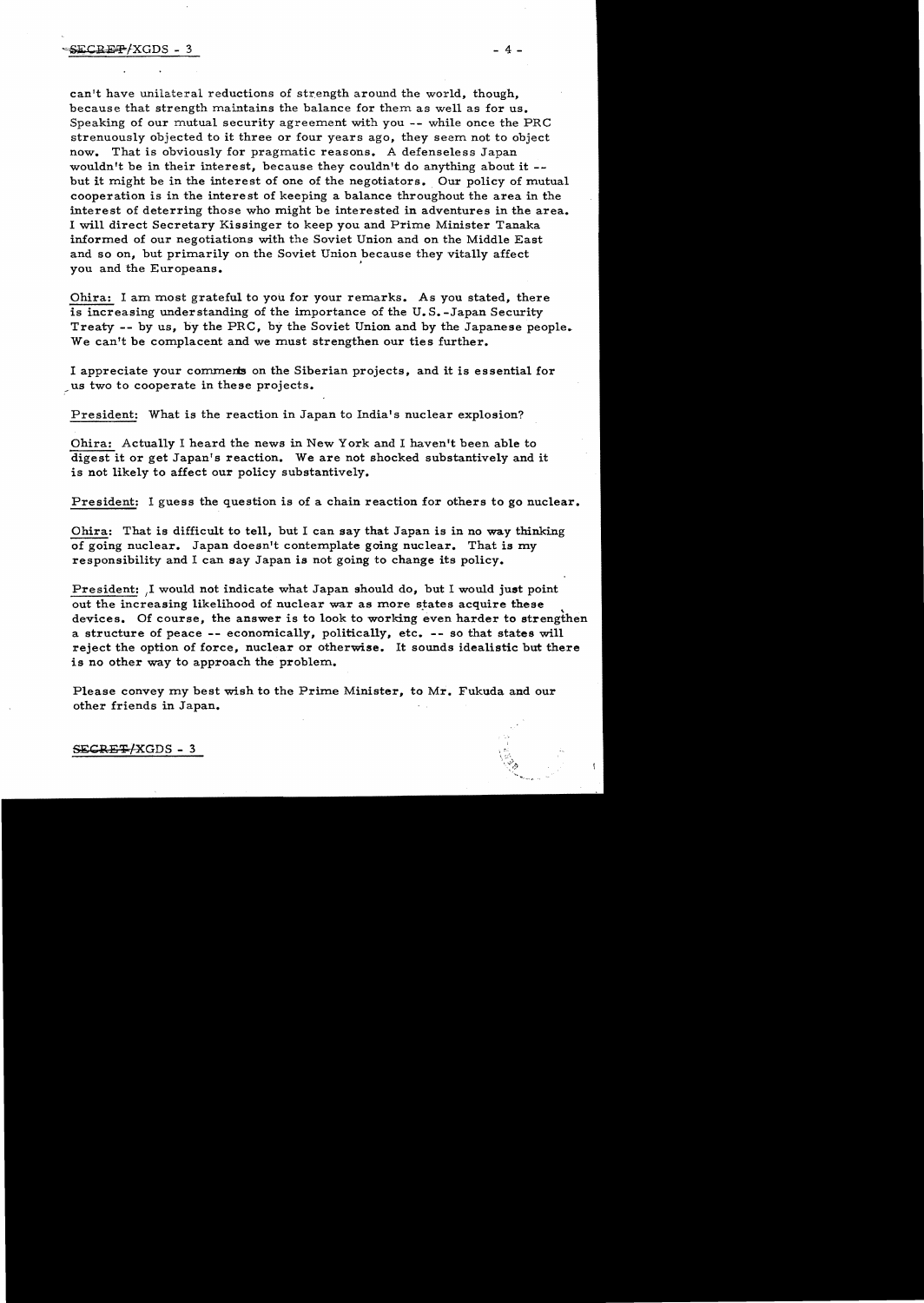Ohira: I certainly will to Prime Minister Tanaka and your other good friends. Mr. Fukuda will come on June 10 to Washington.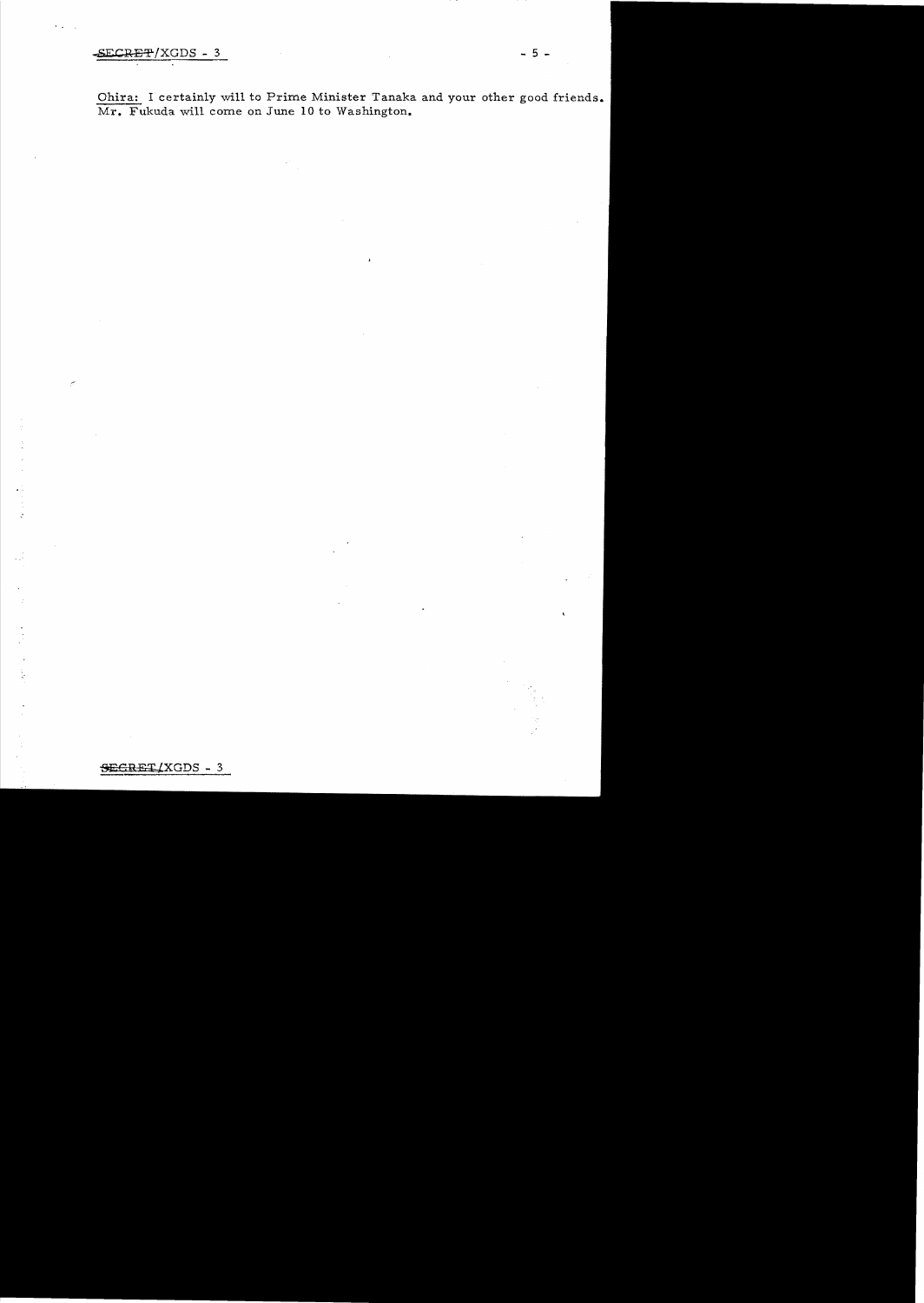$P$ 10/ $\sigma$ hira 21 May 1974 P. Hal good in the 17 in Your Pluse extend O Thomas P Where de you go fun OF TO UY ton, as P You got a deyres 14m P Sport? factoments O Via Imas may wes been O ligt have a line this oppertunity to pay country call on you in what word be comment personnel wished zon, I feel observed Nowaed to be a hunter to one of however Chancery of US - Yale U. Rareascha it a perut have. question for of production yester by a this meaning. otal Yesterly spoke us Reach & taly 9 immed my prendring of Orach Sugered a had serious drown or this edmund of has no Wesh but is admiliarily compensated by fact Ruis effecto fa qu'il aux son coulin und'a direction of P. Pleased with and for surveyor dynasty PUS but also for correspond permes & likt implicing on close whitmship w/ VI parts a fin los es prou Flois courative par expertate builled fence in accent world "42 about te brieflan This relationly & spel un symmet struckty - and in ustrobicrail

**DECLASSIFIED** E.O. 12958, SEC. 3.5 NSC MENO, 11/24/08, STATE DEPT. GUIDELINES State Dev. cur 3/8/04  $BY = Y_0$  MARA DATE  $-6/5/04$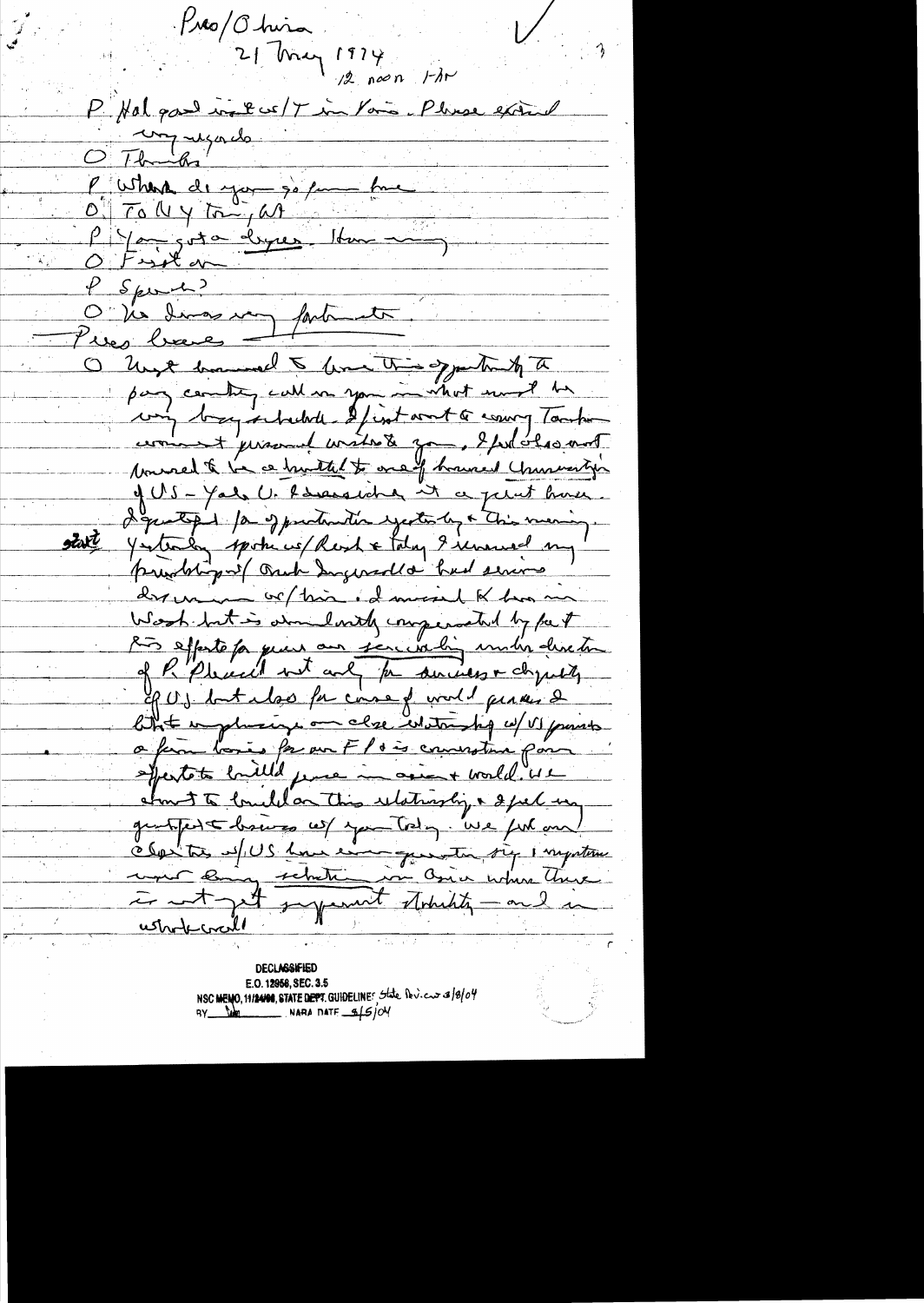as a to Take this pportation of the unportance me place on Al relationship is also lossing Tourke 1-0 Hodgoon ind him in and alter le vous Sing of haber de has broaden experience. He a worth securin to Ingeral who this more te breadernop. for asian policy. We are include bortony fourand to longing /holyson uf to at extent cit. Statuer a que tout investmed klar me Once is SS- Jag Whitniship, We are slought limpourers in an mas an more into on esso of plain that will because some more important abo upitat to recognize that I go VS or world even ponte ponte March in E.C. Requisiting ME, we have a breaththan in deeyard ent IoS. Human Clay our defferent only a mid to be wanted out - we hyppel they will be. This agreement of complet us/ "I-E agreement, wind tingering hus processor par binador telhe for pare lie going will be hard, not in commenced. and yoursellost out from som struct point, compat perme on concerna like USK joyer Cataloghie. That why we balison all should 1-Jan Luin exparts - entire wot selfest - T get i pastite to atom for perceput settlement. Octan cesos avec long tous which are of me imme concern are joy whitme us SV + PRC.<br>I The formion of US - Joy and parallel love.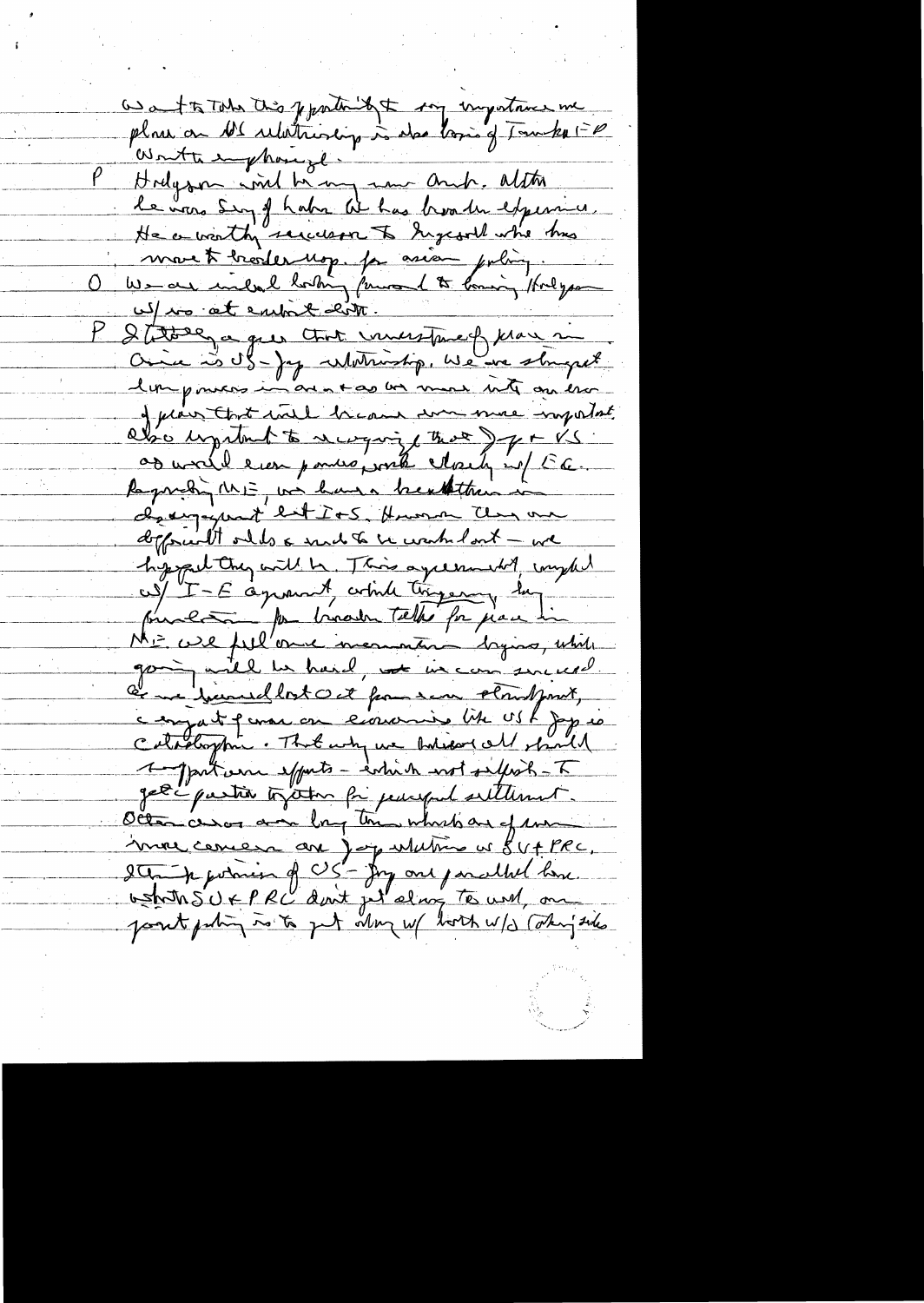Instru jepp procedèr, ne descension on se su cont + prodesine + of interesting trade contactuef print, for more par US. What since Fill's what orandit contraine? We happy limit younge what is sit in PRC+ on such, One relations of PRC one precision withouth the common sense dritate Stold the exchange me bakeship une most & can continue survits <u>relation</u> If feel wholears cloud whip adapte orace in 50 FPec that people change writereds strain me So, le fon as we's convincel, not an mont the evenhands. Both watch and & the me don't telt to one side a contra. O gopt intribution that print Ou Sitenie légist projets, PM comme et Fatins when I show We forthe factualy on linetimes in which voud comptably to protect your internate, Jetames avec de transformation de mondage de la filme hopestal, which can can't control trans, was remaindement comperation bation than a Je imparies : An time un concernt tylke formatoling dues not sport we high modeling tonic fatalfa might ein inievene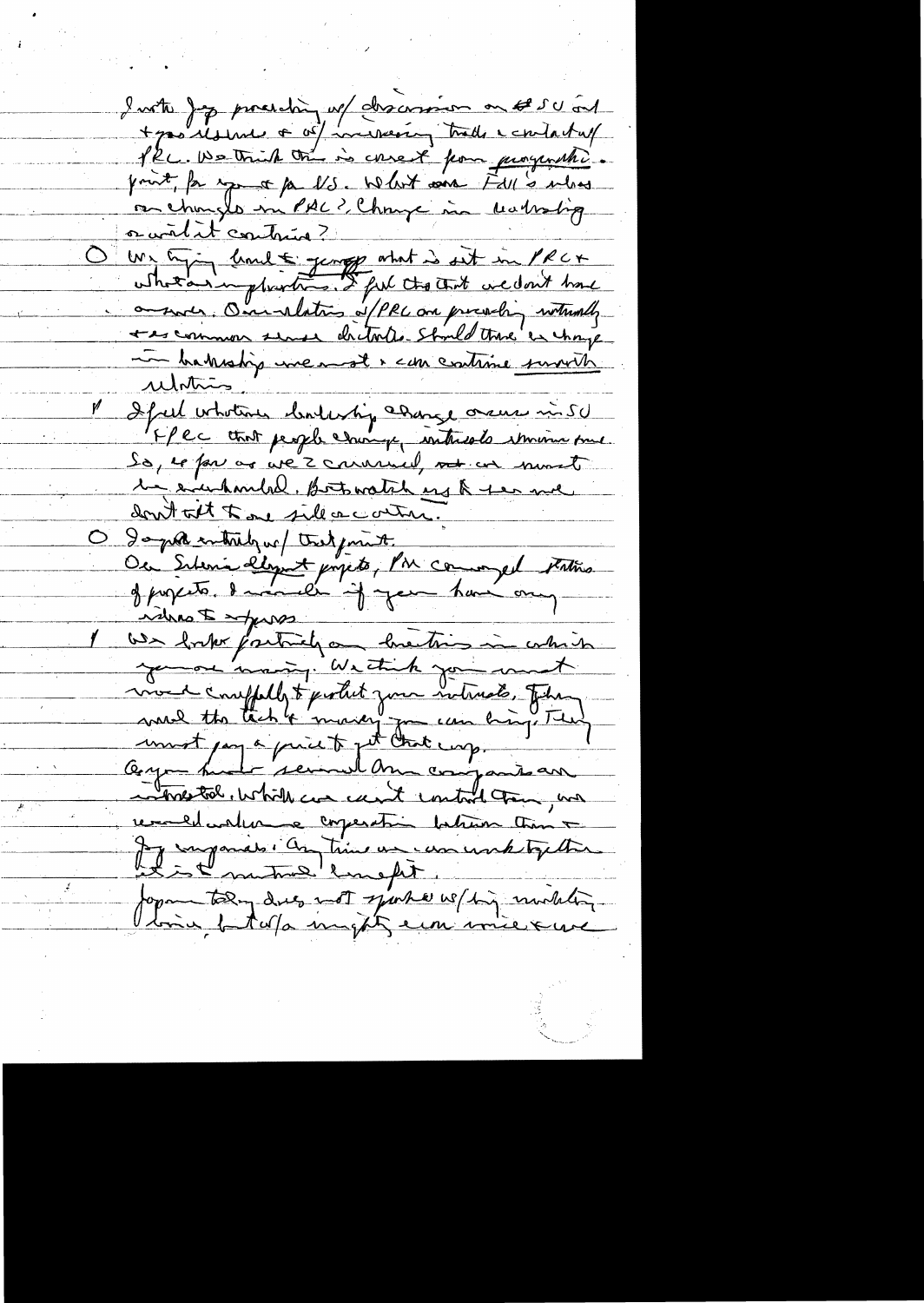twot that in yours afral more why it will be placed on as ever forters, be interioring Undmale & manteria at multing stampt Us SU - + they will toward us. We wise pridrik but will progresse court have the because that stampth unantures a bolome a thing or willas for us. your of one most semit aprend'es you, while they seem not to chpit was That is should Par fragmotive reasons. Que provides Joy montant anything about it a but at maybet being intrest of a experience and jobing of mutual triought mea in interests foldering these who mayor to miting till in alrentisme in avec. Init enet « to thege you +1 luit principal de le monde tous intalles Os you storal, threw is inurring industantin comportant of US-Joy Security tracting, by ever, PRC, SU, E Jop prophe US can't be complement t must show the am this further. Opperante you impunts on Salvan papils for a recordid for no 2 to corporate me Cod juncité P what is waiter in Jeg to Judia me eighter